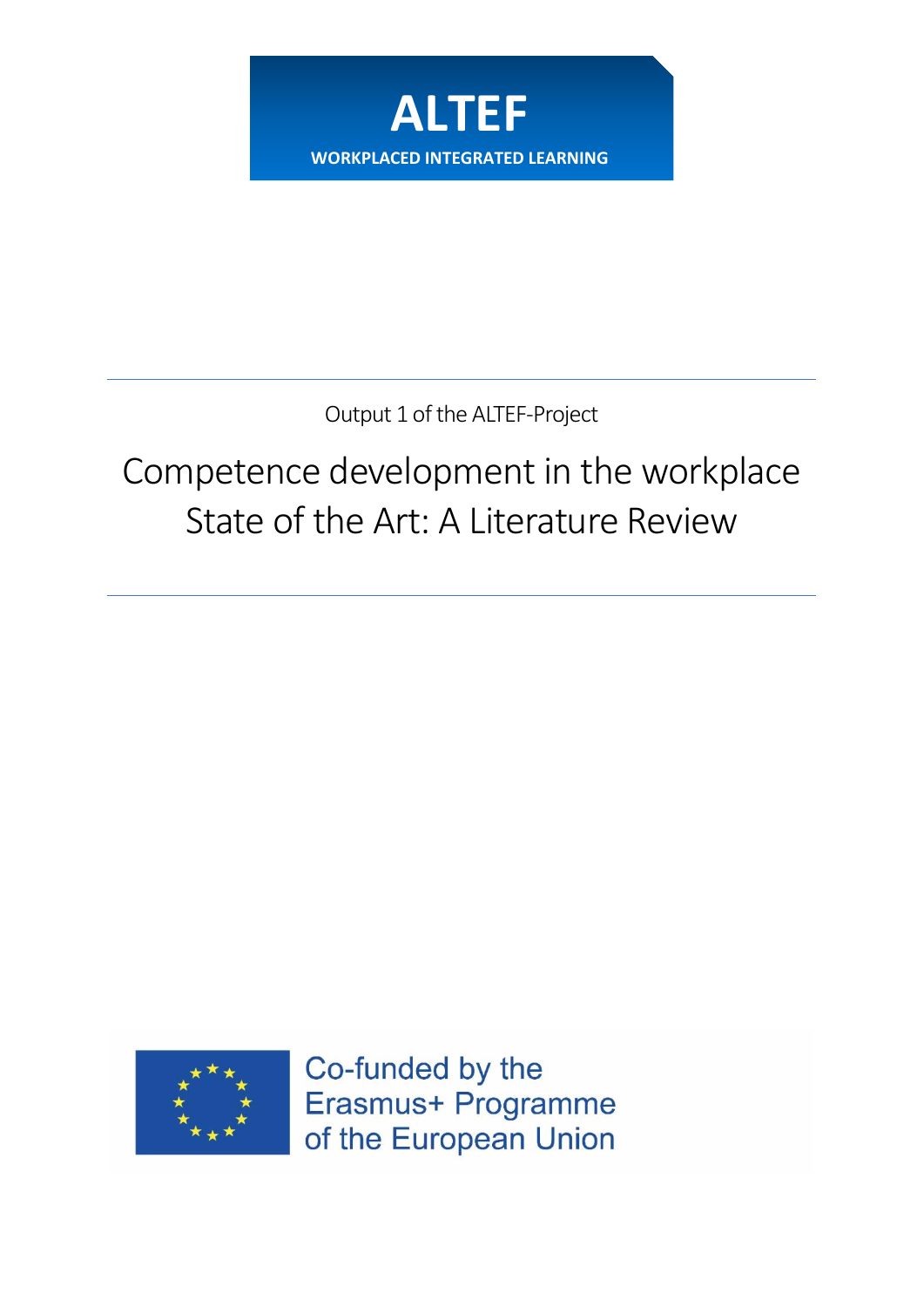# Content

# Author

**Bente Nørgaard** Aalborg Universitet [bente@plan.aau.dk](mailto:bente@plan.aau.dk)

"Agile Learning" by

**Jörg Longmuß** Sustainum – Institute for Sustainable Economy Berlin [j.longmuss@sustainum.de](mailto:j.longmuss@sustainum.de)

**Benjamin Höhne** Beuth University of Applied Sciences Berlin [bhoehne@beuth-hochschule.de](mailto:bhoehne@beuth-hochschule.de)

This paper is an output of the ALTEF project: "Workplace Integrated Learning for Technical Experts with a Vocational Background"

Berlin, Aalborg, Leiderdorp 2019

The European Commission support for the production of this publication does not constitute an endorsement of the contents which reflects the views only of the authors, and the Commission cannot be held responsible for any use which may be made of the information contained therein.

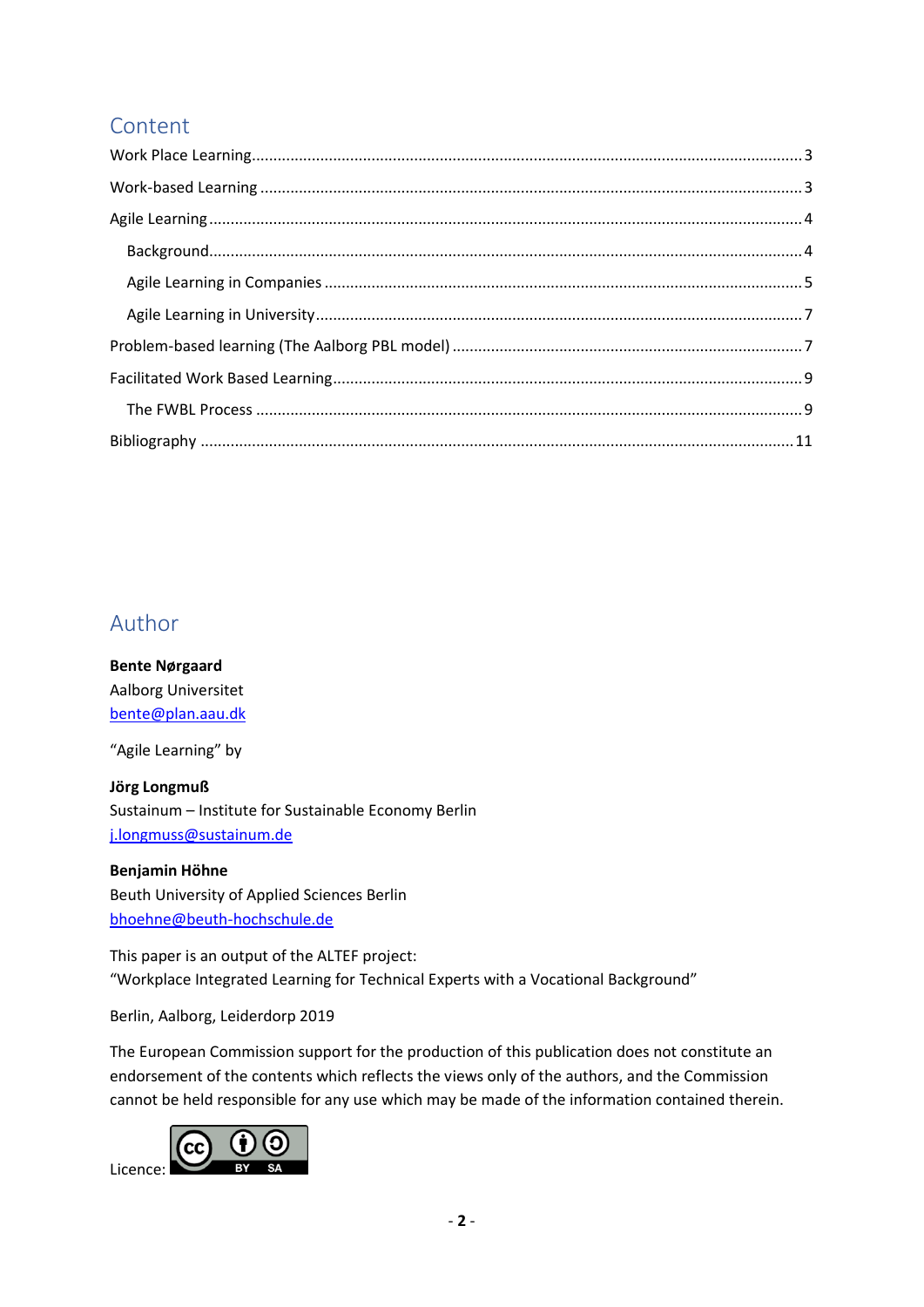# State of the Art: A Literature Review

This literature review (first draft reader) is an account of what has been published by accredited scholars and researchers within the focus area of the ALTEF project. The purpose is to convey what knowledge and ideas have been established on relevant topics, and what their strengths and weaknesses are. The guiding concepts of this literature review are: Work place learning (WPL); Workbased learning (WBL); Work-integrated learning and Agile learning, Problem-based learning (PBL), continuing engineering education (CEE), lifelong learning (LLL). For more details on the criteria, words, structure, frames, databases etc. of the literature search please see enclosure A.

This short draft provides an account of the concepts of WPL, WBL, Agile learning and PBL (primarily the Aalborg PBL model).

# <span id="page-2-0"></span>Work Place Learning

One of the pioneer researchers within WPL is Stephan Billet, who, for the last decades, has researched employee's learning through their everyday job. It is well known that people can learn through engagement in everyday tasks and social interactions at work (Billet, 2001). These learning processes often occur informally and incidentally, often refereed to as 'informal' and 'incidental learning'. Informal learning can be deliberately encouraged or it can take place despite an environment not highly conducive to learning. Incidental learning, on the other hand, almost always takes place although people are not always conscious of it (Marsick and Watkins, 1990, p. 12). No matter if the learning processes can be framed as informal or incidental this highly contextualised nature of learning arises by engaging in daily working tasks and activities, which are not organised in an external learning environments. Billet has a special interest in how the experiences of employees and the support of the workplace come together and contribute to learning of the employees (Billet, 2006, p. 6).

The specific interest within WPL has been the company as a learning environment contrary to educational institutions as learning environment (Antonacopoulou et al. 2006; Bottrup, 2003). The characteristic element of research within adult learning and WPL is that it is developed primarily through practise, which means specific pilot projects, not through theoretical origin (Elkjær et al. 2006; Illeris et al. 2005). Furthermore, this development through practise has often been investigated at jobfloor level among low-paid employees.

# <span id="page-2-1"></span>Work-based Learning

Work-based Learning (WBL) is another main track, which focuses on the relation between job and work. This, however, has its origin in higher education aiming at developing employees' competences in a collaborative setup between companies, employees and higher education institutions. The concept is not unequivocal and explicitly defined, it is often used in different contexts with different meanings and there is a wide variation in the mix of elements included, but David Boud provides an operational attempt to describe the concept. *WBL programmes meet the needs of the learners, contribute to the longer–term development of the organisation and are formally accredited as university course* (Boud et al. 2001 p. 4). The involved partners in WBL collaborations are: the company,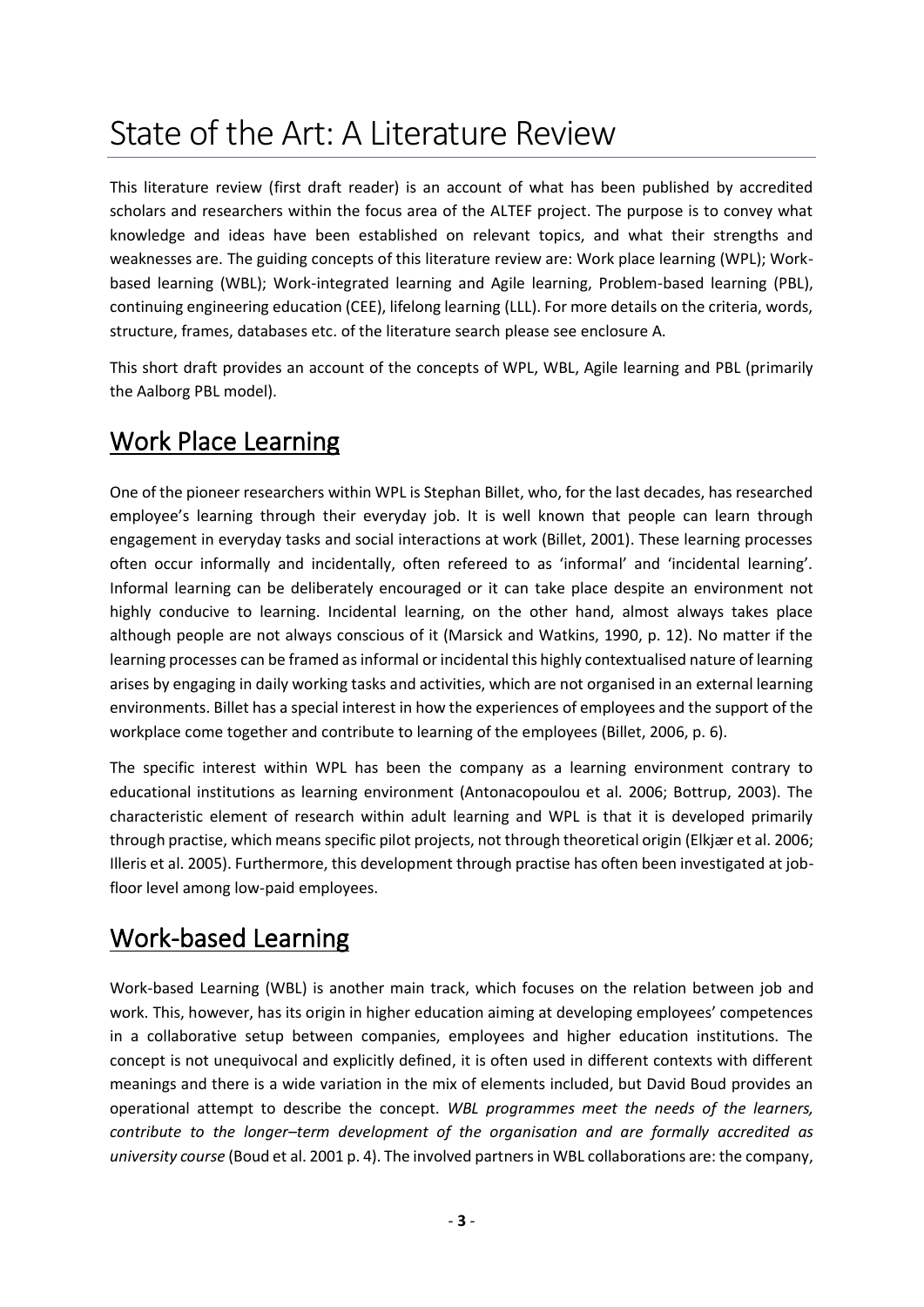the employee, and the university academic staff and a long-term collaboration between the partners is often intended. Houlbrook describes, in line with Boud, WBL as a course, which is individually designed to match the competence strategy of a company but at the same time, preferably meet the preferences of the individual employee (Houlbrook, 2011).

When it comes to the role of the employee, or for the matter, who are responsible for setting up the WBL course the literature reveals some differences. The employees are the focal point, since they are responsible for negotiating agreements with both the superior manager and the university (Boud et al. 2001). Here Boud definition difference from others (e.g. Fink et al, 2006; Thomassen, 2015) who account for a WBL model, which has it's starting point from a company strategy and the company management identify the overall theme of the WBL course and negotiates the agreement. But most literature agrees that the WBL course is based on the experiences of the individual employees. The goal of a WBL course can be a degree or a national recognised qualification (Burns, 2003) or the evaluation of the WBL course can be an oral presentation, of the learning outcome, for colleagues within the company to establish some in-company knowledge sharing (Fink et al, 2006).

Contrary to WPL, the learning that takes place in a WBL course can be characterised as formal learning since one of the first activities is to identify learning objectives (learning outcomes) based on the employees' assignments and company strategy. According to Houlbrook 2011, WBL in this form, is heavily reliant on recognition of prior learning (RPL). Unlike most conventional courses, there is no fixed syllabus, core content or essential disciplinary material in the WBL programme. The process of placing work as curriculum in WBL requires that tacit/explicit knowledge is recognised and made operational in relation the theme of the WBL course. *Work is the curriculum* (Boud et al. 2001, p. 4, 7). Another difference is that the university academic staff to different degree are assigned as resource person' (teachers, coaches, facilitators etc.) to the WBL course and to different extents contributes to the learning process whereas WPL is entirely company internal activities.

# <span id="page-3-0"></span>Agile Learning

Agile Learning generally refers to the transfer of agile methods of project work, especially Scrum, to learning processes. Likewise, Agile Learning proceeds in incremental steps and through an iterative process which alternates between phases of learning and doing. The tutors rather have the role of a learning attendant or supporter (Longmuß et al 2016). In a narrower sense, it is intended to allow competence-oriented, media-based learning in the work process within companies (see e.g. efrontlearning.com). Beside this, the term can take several other meanings (see e.g. edutechwiki.unige.ch) and is also often used within E-Learning and Online Environments (e.g. Masullo et al 2005, Noguera et al 2015).

## <span id="page-3-1"></span>Background

Scrum is understood as a framework for project and product management, in particular for agile software development. Scrum employs an iterative, incremental approach to optimize predictability and control risk. It has been developed from the experience that many development projects are too complex to be included in a full-scale plan, and an essential part of the requirements cannot be fully understood or defined up front. In order to eliminate these ambiguities, work is broken into actions that can be completed within timeboxed iterations, called sprints - with clear goals and regular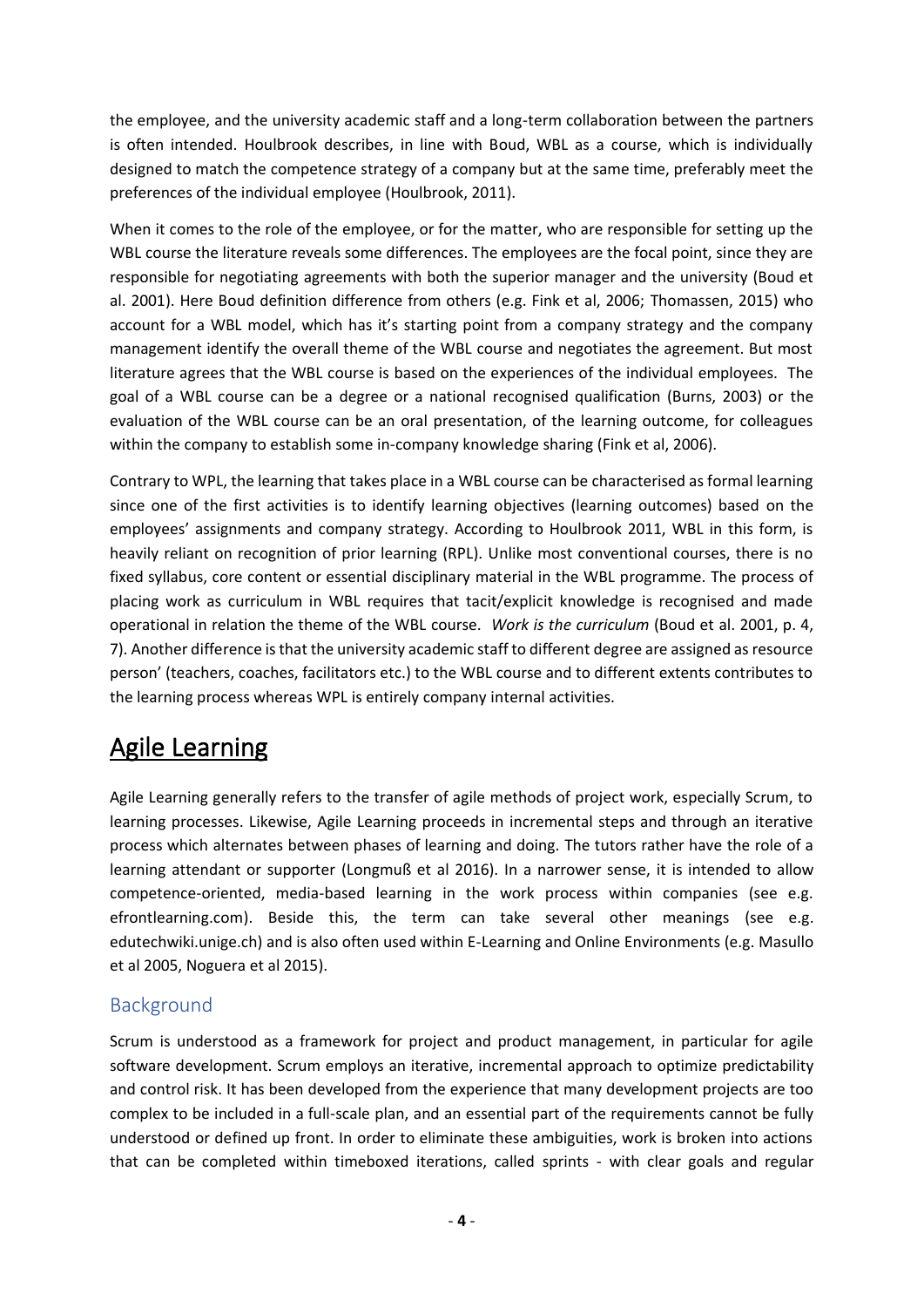feedback loops. During a sprint, progress and interim results are monitored in short daily meetings. At the end of a sprint, the results, the working process and the cooperation are reflected on - and a new interval begins (Schwaber and Sutherland 2017).

## <span id="page-4-0"></span>Agile Learning in Companies

### Requirements:

The framework of Scrum can be well adjusted to the requirements of companies for a dynamic, workplace-integrated competence development and the subsequent frequency and intensity with which employees have to educate themselves further and acquire new skills. As complexity and dynamics in the internal and external specialization and collaborations increase the need for training and competence development increases as well. In terms of competence development, organizations therefore have concrete needs that are not met well by classical forms of qualification (e.g. seminar courses, continuing education courses), namely:

- Reduce the time it takes an employee to acquire the necessary competences to do their job in the most efficient and effective manner;
- Change the learning context rapidly and in response to the real world;
- Facilitate knowledge sharing within an organization;
- Support a soft failure environment where mistakes have no impact on the real world, thus promoting a willingness to engage in measured risk taking, focused on achieving a high level of polished performance in the real world (Hansen et al 2009)

There is a need for the integration of knowledge and content management with collaboration technologies and for developing a new (online) manufacturing training methodology in order to train and build the manufacturing workforce of the future (Masullo et al 2005). Such learning environments and learning processes have as requirements:

- *High scalability*, to enable qualification measures from a few hours to several hundred;
- *Content adaptability*, to include new topics as quickly as possible;
- *Connectivity* to existing organizational structures and software infrastructure in order to start with little effort (Höhne et al 2017).

So far, however, there are hardly any suitable continuing education formats for this need. One answer to this is the Agile Learning approach with its flexibility in relation to all three above mentioned requirements. In accordance with Scrum and established psychological findings for an effective pursuit of goals (Gollwitzer and Oettingen 2012), Agile Learning divides an extensive (learning) process into individual, manageable learning phases. Here, too, the three pillars of Scrum of transparency, verification, adaptation apply.

### Key Elements

The key elements of Agile Learning in companies are:

- Teams of peers with similar development goals and a broad spectrum of backgrounds
- Coaches (internal / external) to support the learning process
- Company stakeholders (management, human resource department, etc.) represented by a sponsor ("product owner" in Scrum).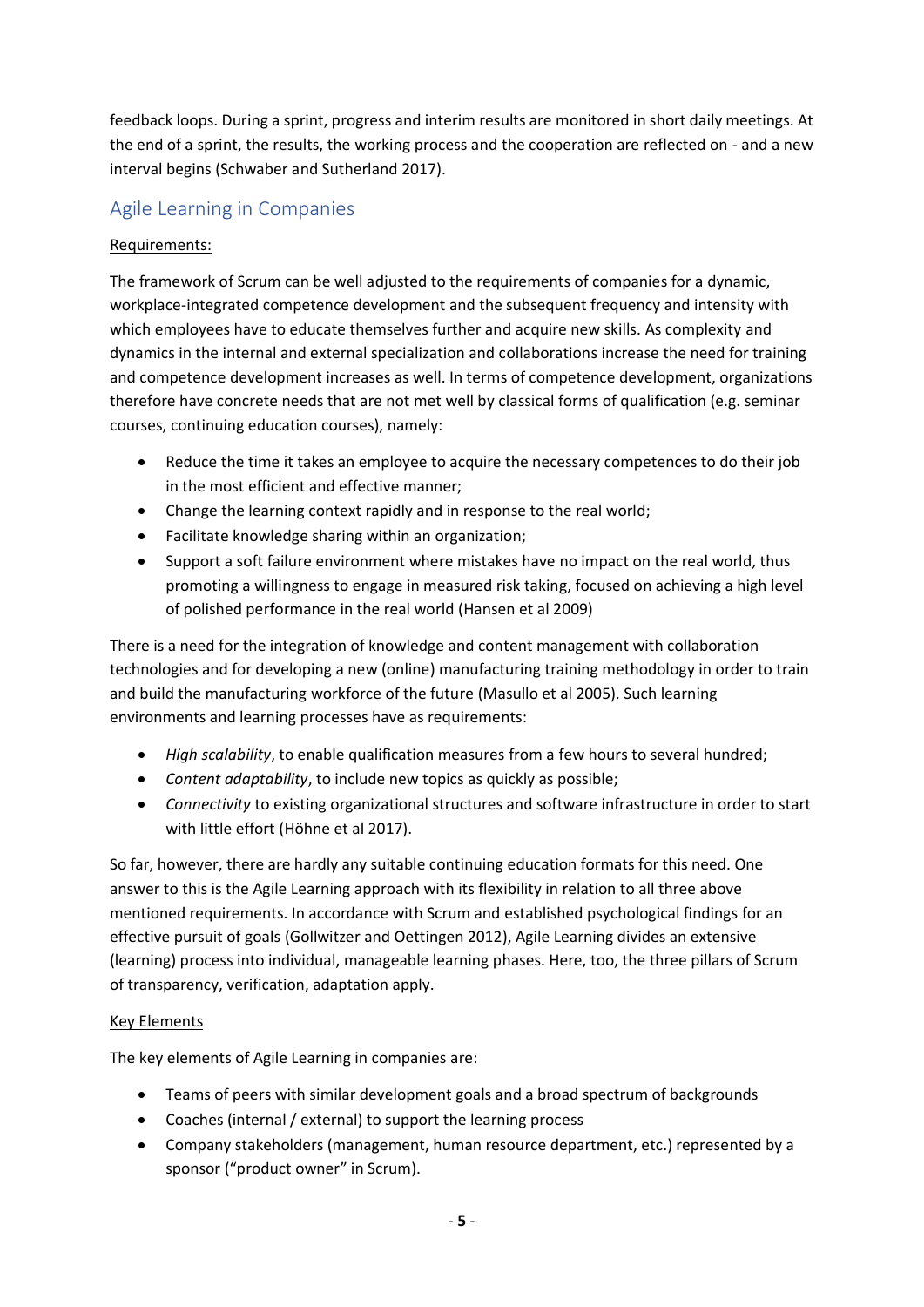- Learning objectives which are broken down within the team into personal learning goals.
- Working on tasks from the actual working context
- Sprints to reach sub goals / milestones. The coaches will closely guide this process
- After completion the results will be presented to the project owner and be verified by him / her (Longmuß and Höhne 2017)



Source: Babb et al 2014

### Roles within Agile Learning:

Parallel to Scrum, three roles can be described, which have slightly different tasks in Agile Learning.

Sponsor ("Product Owner")

- Defines the learning field and determines a suitable project
- Creates the organizational framework
- Is an liaison person into the organization
- Receives the technical learning progress

Coach ("Scrum Master")

- Technical, didactic and methodical support
- Moderate the process and guide the reflection
- Support in the processing of learning objectives

This role may be supplemented by topic/issue-specific experts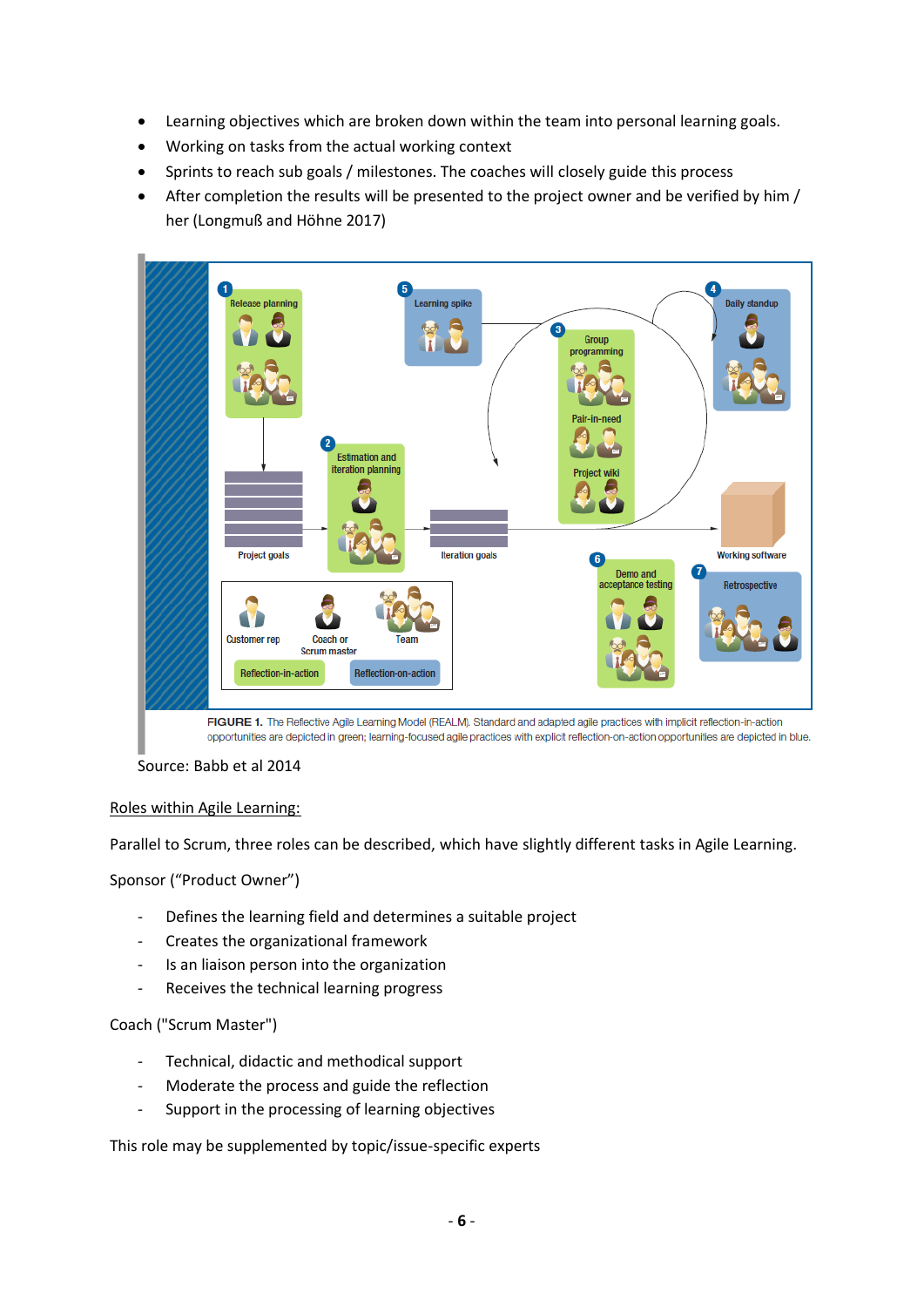#### Team

- Personal learning goals in sprints
- Collaborative, mostly digitally supported collaboration
- Regular joint reflection on the learning process
- Personal, social and professional development (Longmuß et al 2017)

### <span id="page-6-0"></span>Agile Learning in University

In agile teaching and learning, students take on the role of the client; the agile software development process in which the client is involved is replaced by the learning / teaching process with students and tutors as actors; the increments that implement new functionality in short cycles correspond to the continuous increase in students' abilities in the agile learning / teaching process (Meissner and Stenger 2015).

Agile methods can be incorporated into courses both as content and as the working method for students. Agile Learning implies that learners create content and develop skills alongside teachers in a collaborative yet competitive environment mediated by technology. The role of the teacher is centered on facilitation and project direction from an informed perspective. Learners become selfdirected, team-oriented, and individually resilient lifelong learners. A study on an implementation of the agile method into an online higher education context showed that the agile strategies incorporated into project-based learning facilitated team regulation and project management (Noguera et al 2018).

# <span id="page-6-1"></span>Problem-based learning (The Aalborg PBL model)

Many attempts have been made to define the concept of problem-based learning (PBL) but one of the pioneers was Howard Barrows, who in the late 1960's was involved in the early stages of the development of PBL at McMaster University in Canada. Barrow defined the concept in terms of specific attributes as being student-centred, taking place in small groups with the teacher acting as a facilitator, and being organised around problems (de Graaff et Kolmos, 2003, p. 657). In Denmark the problembased and project-organised model was developed based on ideas from among others Illeris, *who formulated the principles of PBL as problem oriented, project work, inter disciplinarily, participant directed learning and the exemplary principle and team work* (Kolmos et al, 2004, p. 10).

The Aalborg PBL model is a problem-based and project-organised model, which has gradually developed at a profession-based level, showing that the educational ideas are alive and well at the decentralised departments, and that the educational model is integrated in relation to the various professions (Kolmos et al. 2004, p. 9). Although the educational model works at Aalborg University it is still important to make continuous improvements to increase the students' learning outcome and adapt the educational theories to new types of young and adult students. The continuous improvements are a part of the teaching and learning culture at Aalborg University, which also was the driving force in implementing PBL as an approach for continuing education. Companies work on solving professional problems every day and often this problem solving work is organised in groups or teams, very similar to the principle of the PBL model. However, the goals are different. The university students use the problem as the means for academic learning where the employees use their 'academic' skills to solve the problem. The goal at the university is learning, where the goal in a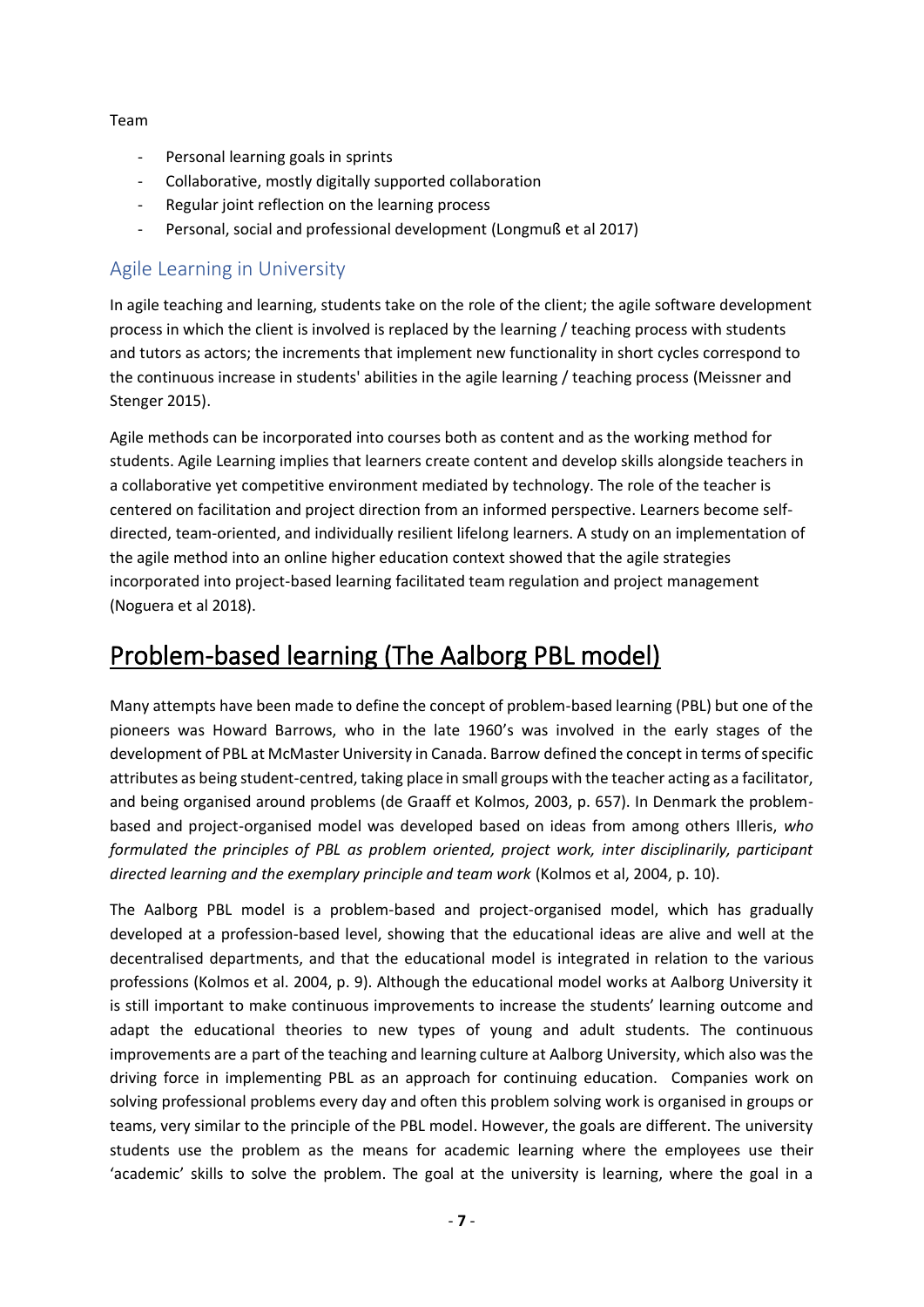company context is problem solving. Nevertheless, the principles of PBL are to be found in a company context.

It is important to recognize that the principles of the Aalborg PBL Model are by no means static or contextually isolated but should always be interpreted in the light of the broader context in which the model is to be implemented and applied. The principles, which are acknowledge by Aalborg University are:

- Problem orientation: Problems/wonderings appropriate to the study program serve as the basis for the learning process.
- B) Project organization: The project stands as both the means through which the students address the problem and the primary means by which students achieve the articulated educational objectives. The project is a multi-faceted and often extended sequence of tasks culminating in a final work product.
- C) Integration of theory and practice: The curriculum, instructional faculty members and project supervisors facilitate the process for students of connecting the specifics of project work to broader theoretical knowledge. Students are able to see how theories and empirical/ practical knowledge interrelate.
- D) Participant direction: Students define the problem and make key decisions relevant to the successful completion of their project work.
- E) Team-based approach: A majority of the students' problem/project work is conducted in groups of three or more students.
- F) Collaboration and feedback: Students use peer and supervisor critique to improve their work; and the skills of collaboration, feedback and reflection are an important outcome of the PBL model. (Barge, 2010)

Looking into the teacher–student relationship at any level inside or outside the university, '*the banking model',* as defined by Paulo Freire, is still to be found where '*education thus becomes an act of depositing, in which the students are the depositories and the teacher is the depositor (red) … in the banking concept of education, knowledge is a gift bestowed by those who consider themselves knowledgeable upon those whom they consider to know nothing'* (Freire, 2009 p. 72). The teacherstudent relationship with the teacher as narrator of a subject and patient, listening students to memorize the narrated content, must be rejected. '*They must abandon the educational goal of the deposit-making and replace it with the posing of the problems of human beings in their relations with the world*' (Freire, 2009 p. 79).

When abandoning the banking model and implementing the posing of problems – in the PBL model, the teachers undertake a different role. *'As university teachers we are masters in our subject field. At the same time, however, we have to be able to organise students' learning processes in a PBLenvironment. PBL is defined by practising a student-centred approach with emphasis on students' motivation and learning experiences. Therefore, the concept facilitation is more and more often used as the overall concept for teacher's role and function in the PBL-system'* (Kolmos et al. 2004 p. 10). To define facilitation, Kolmos turns to J. Gregors *"Facilitation literally means,"easing". Its art is in drawing out the wisdom already embedded and lying dormant in the psyche of the learner. Facilitators are people with the skills to create conditions within which other human beings can, so far as is possible,*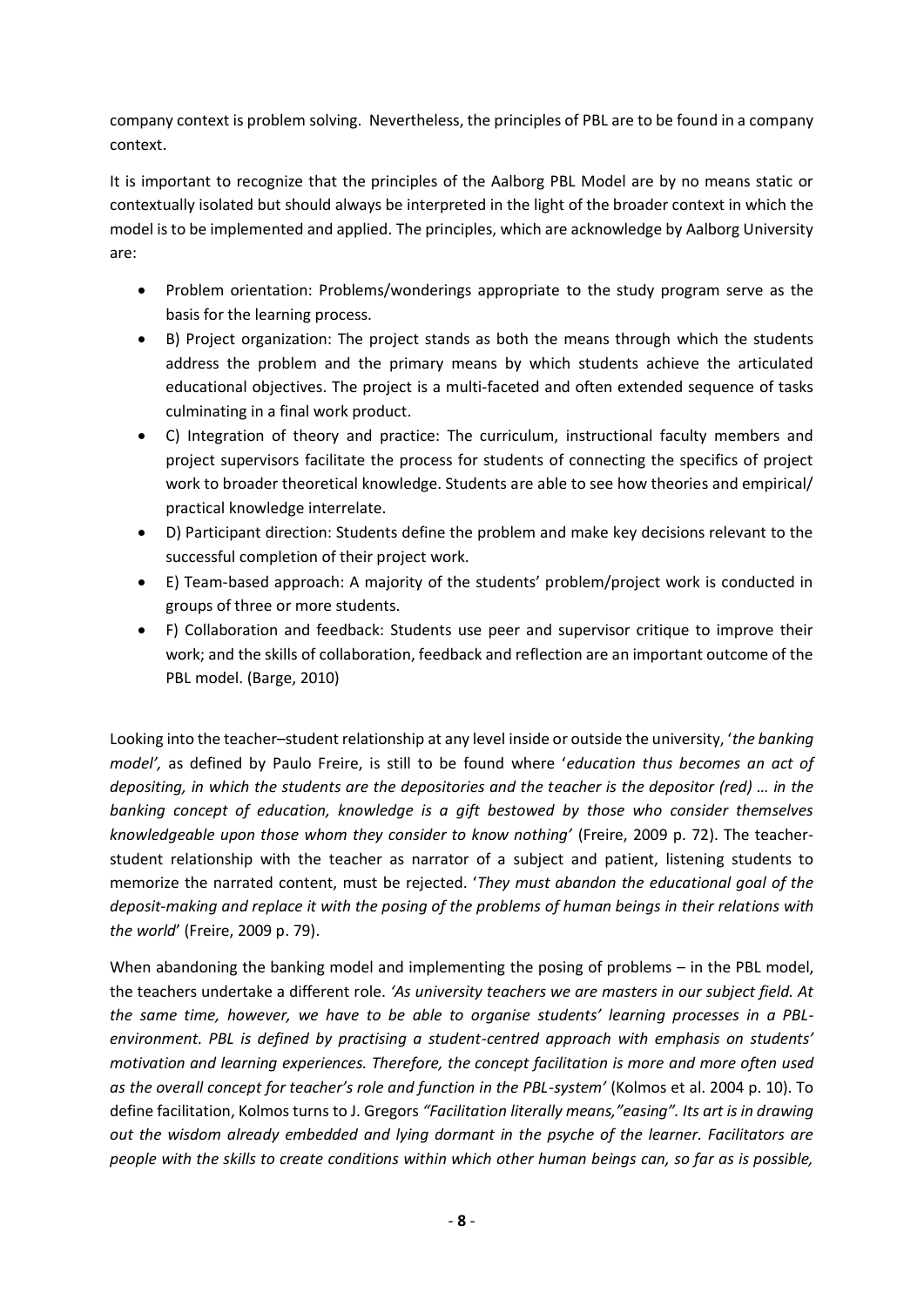*select and direct their own learning and development. A facilitator is a "process guide" who works with a group to assist it to achieve a self-defining purpose" The facilitators philosophy informs their approach and its manifested as a concern with the psychological growth of the person"* (Kolmos, 2008, p. 10). In PBL, the teachers are facilitating the learning process, which also was adapted to the FWBL where the teaching also is based on facilitation. To be a facilitator of learning Rogers (1967) point out that the most important basic attitudes are sincerity and purity and when the facilitator is an authentic human being who appears as he or she is and enters into relations with the learner without any exteriors, the chance of being successful is greater. Being a facilitator in continuing education is for most academic staff a new role but fortunately they have experiences from facilitating university students at university.

# <span id="page-8-0"></span>Facilitated Work Based Learning

The FWBL is a novel concept primarily developed within the engineering field and the companies involved as case studies were also engineering companies (Fink 2004; Nørgaard 2004; Thomassen 2015). The basic idea on which the FWBL concept was developed is '*the philosophy of FWBL is to transform many years of experiences with Problem Based Learning into an industrial context'* (Fink et al, 2004, p. 2). The FWBL concept was mainly developed through a European founded, Leonardo da Vinci project (2003-DK/03/B/F//PP-145.311), a project with the title Continuing Engineering Education as Work Based Learning.

From the early case studies, FWBL has been described as a course for '*individuals/groups of employees in a given company who in co-operation with the university establish a training programme where the employees at their work continuously go through a well-defined and tailor-made learning process. The training programme is facilitated by teachers from the university and if possible, based on relevant development projects in the company'* (Nørgaard et al. 2004, p. 2).

The argument that the PBL model can be transferred to an industrial context as an approach for establishing a learning process with the employees, is that the point of departure both in the university context and the company context is problem solving (Fink, 2001, p. 4), as illustrated below.

| Learning by                                   | <b>Engineering</b>                                                       |
|-----------------------------------------------|--------------------------------------------------------------------------|
| <b>Problem solving</b>                        | <b>Problem solving</b>                                                   |
| The problem is a tool<br>Learning is the goal | Professional skills are the tools<br>The goal is to solve the<br>problem |

Figure 1.1: Fink's Illustration of problem solving

### <span id="page-8-1"></span>The FWBL Process

FWBL can be described in different continuing phases (Fink et al, 2006, Thomassen, 2015). However, the content of each phase is not unambiguous for all FWBL programmes as the distinctive mark of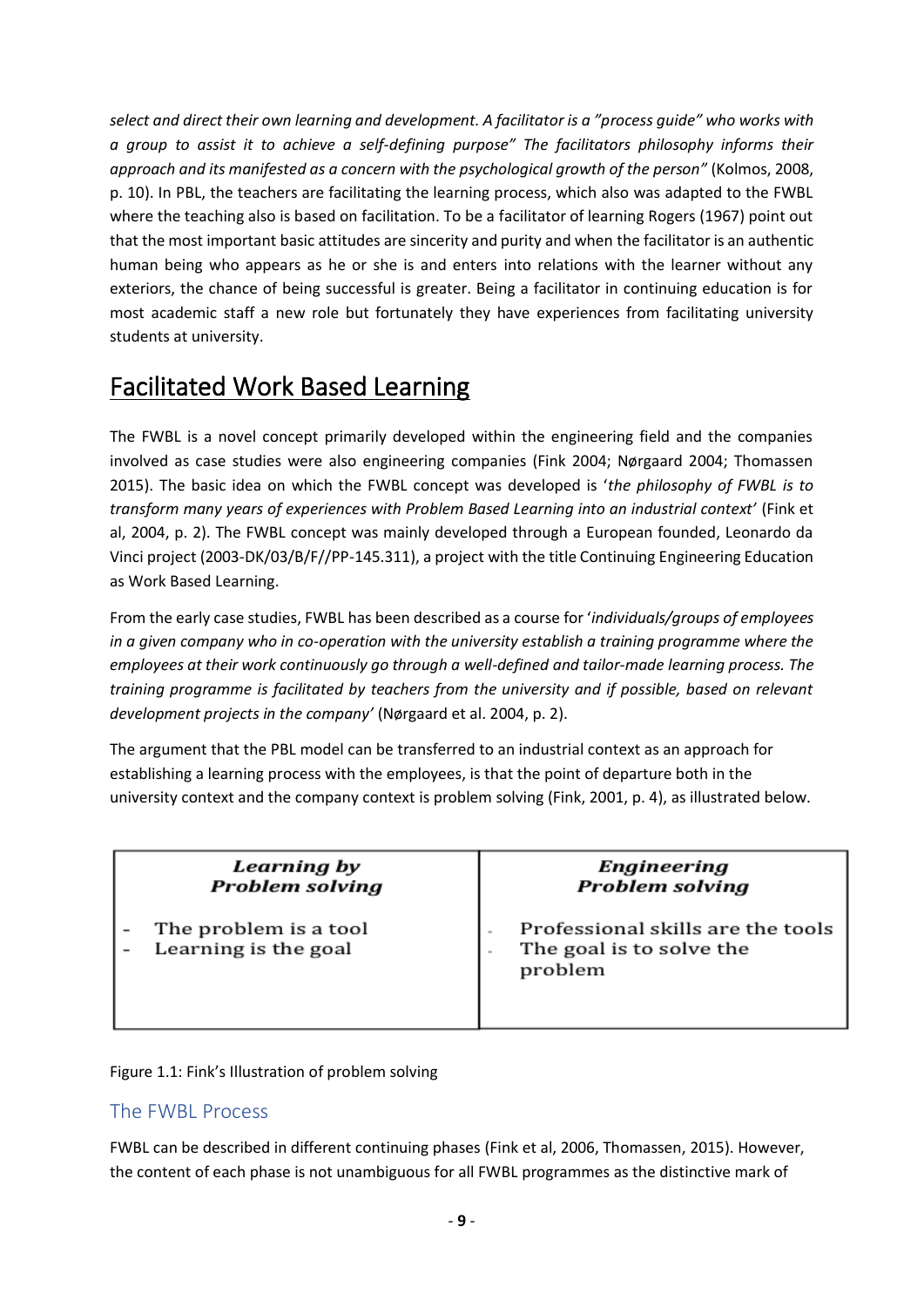FWBL is precisely their individualities. FWBL can be characterised as a partnership between three partners - the company, the learners and the university. This partnership is very important for the success of the FWBL programme. All partners are equally responsible for the programme, which means that commitment from all is essential.

The process of FWBL does not follow a rigid scheme such as a standard five-day course. This learning process will 'normally' run for more than half a year and often much longer depending on the extent and depth of the learning objectives, the intensity and the time frame of the project, in which the FWBL is incorporated. University researchers and educators typically do not have experience with supervising employees (processional engineers) in their attempt to apply new theories or methods. Therefore, the knowledge and experiences of PBL as the pedagogical model or at least some experience with supervising major teamwork is a prerequisite to be involved as facilitators in FWBL. Furthermore, it is very important that the companies involved in FWBL are organized in teams or project groups.

The FWBL process can be described in 5 continuous phases:

- Contact phase
- Defining the learning objectives
- The learning contract
- Implementation of FWBL
- Evaluation

### Contact phase

The contact between company and university is often new for both parts, or at least the situation might involve new people. To ensure a fruitful collaboration, it is very important to make sure everyone is involved and in agreement. Therefore, the time used on harmonising wishes, expectations and requests is often very well spent.

### Defining the learning objectives

The process of defining the learning objectives is essential to the success of the FWBL course. The academic staff member will, in dialogue with the strategic leaders, establish a very precise description of the learning objectives. This description will partly be based on what is needed and in alignment with the company strategy and partly on the preferences of the employees. Based on the learning objectives, the academic staff members will carry out interviews with each individual employee to establish his or her competence level in relation to the learning objectives.

### The learning contract

The learning contract is prepared in agreement with the outcome of the previous phase. The learning contract is negotiated and signed by all three partners to create a feeling of ownership and to commit all on an equal basis.

The learning contract will as a minimum consist of:

- A description of the theme or the project to which the learning course is connected
- A definition of learning objectives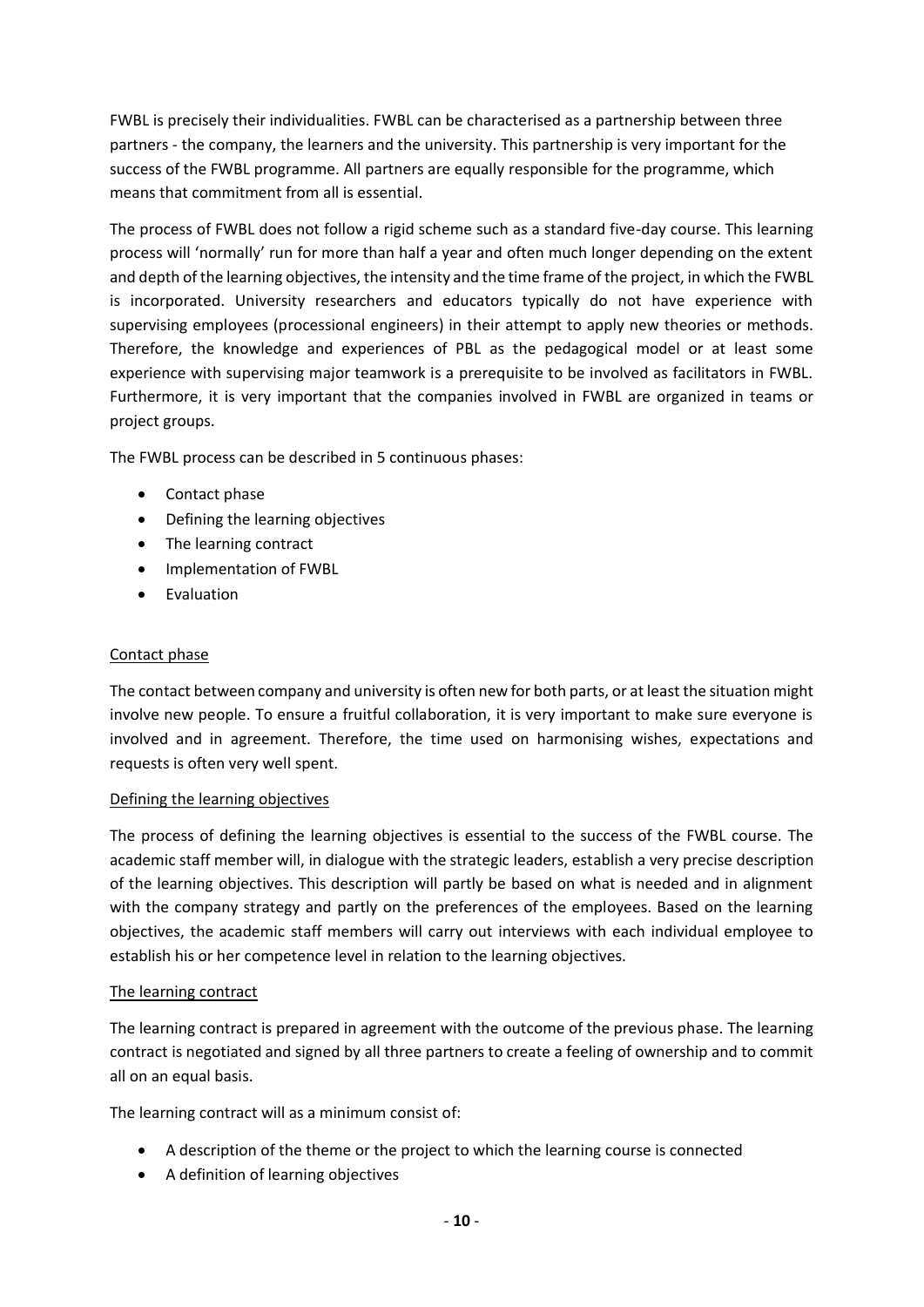- An agreement on the methods
- An agreement on the time frame
- A definition of the success criteria for the learning process
- A description of the process and the evaluation

### Implementation of FWBL

When the learning contract is signed, the FWBL course is ready to begin. The contents, scope, professional area and time frame of the FWBL course will depend on - what was agreed upon by the three partners. In an attempt to integrate the learning in the organisation, the training will take place in the company. The facilitator (academic staff member) from the university will give face-to-face facilitation to the employee and will continuously make sure the learning is in progress and in accordance with the learning contract. It is very important that the facilitator (academic staff member) is not a consultant with the intention of helping the employees to solve their problem. Rather, the facilitator will focus on theories and methodologies to help the employee solve their problem and find new solutions to their everyday work.

### Evaluation

Evaluation will have two targets. Firstly, to ensure quality of the FWBL course – the process and secondly, to make sure that the learning objectives are accomplished. The FWBL process will be subject to an evaluation through the whole programme. The purpose of this evaluation is primarily to ensure the quality of the programme and if possible and/or necessary to modify the programme and the contract. The evaluation of the learning objectives will be in agreement with the description in the leaning contract. If the employee is going to earn credits (ECTS) by the learning process, a formal assessment must take place. Otherwise, the evaluation must give evidence to indicate that the learning objectives have been reached. The employees can as part of the evaluation give an oral presentation for his/her colleagues of this learning outcome to establish some knowledge sharing within the company.

To further develop the concept for FWBL, more practical experiences is needed. Since it turned out to be a very complex model to implement in practise. 'T*he philosophy of FWBL is to transform many years of experiences with Problem Based Learning into an industrial context'* has been obtained with the FWBL model but certain conditions must be present for FWBL to be successful.

# <span id="page-10-0"></span>**Bibliography**

Babb, Jeffry & Hoda, Rashina & Nørbjerg, Jacob. (2014). Embedding Reflection and Learning into Agile Software Development. Software, IEEE. 31. 51-57. 10.1109/MS.2014.54.

Barge, S 2010, Principles of Problem and Project Based Learning, The Aalborg PBL Model

Billet, S. (2001). Learning through work: Workplace affordances and personal engagement. Journal of Workplace Learning, 13, 209 – 214.

Boud, D and Solomon, N 2001, Work-based Learning, A New Higher Education? St. Edmundsbury Press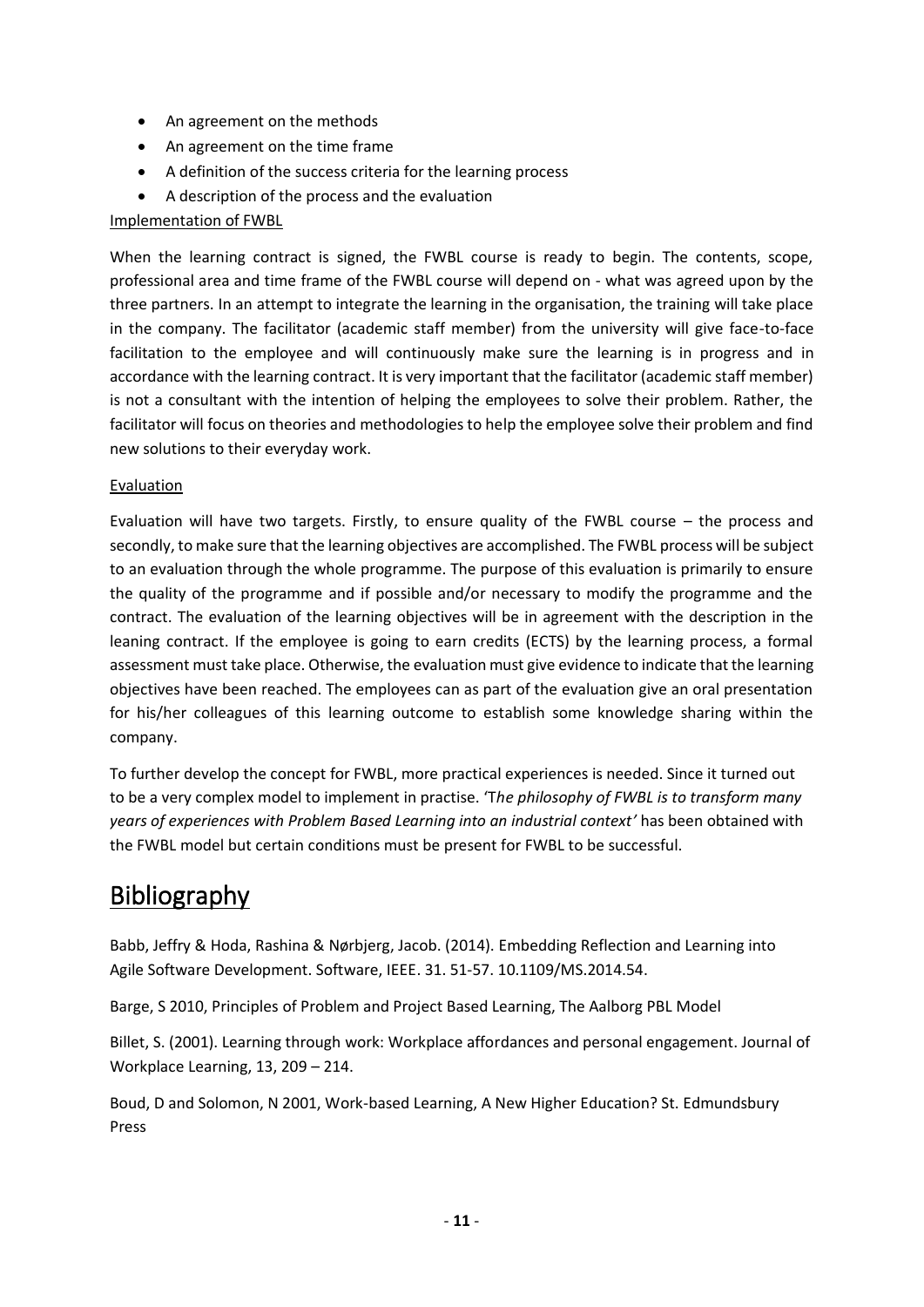Burns, R and Chisholm, C 2003, The Role of Work-based Learning Methodologies in the Development of Lifelong Engineering Education in the 21st Century, Global Journal of Engineering Education (179- 187)

Continuing Engineering Education as Work Based Learning. European founded, Leonardo da Vinci project (2003-DK/03/B/F//PP-145.311)

de Graaff, E and Kolmos, A 2003, Characteristics of Problem-Based Learning, International Journal of Engineering Education (657-662)

Erasmus+ Programme Guide; Version 1: 01/01/2014. European Commission

Fenwick, T. Problem Based Learning, Group Process and the Mid-Career Professional: Implications for Graduate Education University of Alberta, Canada

Fink, F 2001, Work Based Learning in Continuing Professional Development, International conference on Engineering Education, ICEE2001

Fink, F and Holifield, D 2004, Continuing Engineering Education and Facilitated Work Based Learning, IACEE 9th World Conference, Tokyo, Japan.

Fink, F and Nørgaard, B 2006, The Methodology of Facilitated Work Based Learning, 10<sup>th</sup> IACEE World Conference on Continuing Engineering Education.

Freire, P 2009, Pedagogy of the Oppressed, The Continuum International Publishing Group Inc.

Gollwitzer, P. M., Oettingen, G.: Goal pursuit. In: R. M. Ryan (Hrsg.): The Oxford Handbook of Human Motivation. Oxford University Press, New York 2012, [ISBN 978-0-19-539982-0,](https://de.wikipedia.org/wiki/Spezial:ISBN-Suche/9780195399820) S. 208–231.

Hansen, P. K.; Fradinho, M.; Andersen, B. & Lefrere, P. (2009). Changing the way we learn: towards agile learning and co-operation. In: "Learning and Innovation in Value Added Networks" - The Annual Workshop of the IFIP Working Group 5.7 on Experimental Interactive Learning in Industrial Management, 25-26 May 2009, ETH Zurich, Switzerland.

Höhne, B.P., Bräutigam, S., Longmuß, J. et al. Z. Arb. Wiss. (2017) 71: 110. https://doi.org/10.1007/s41449-017-0055-x

Holm, E. 2005, 'Lidt bedre kommunikation, tak!' In: Ingeniøren, 15th of May 2005

Houlbrook, C. 2011, RPL practice and student disposition – insights from the *lifeworld*

[http://edutechwiki.unige.ch/en/Agile\\_learning](http://edutechwiki.unige.ch/en/Agile_learning)

https://www.efrontlearning.com/blog/2017/03/agile-learning-design-great-elearning-results.html

Illeris, K 2009, Læring, Roskilde Universitetsforlag.

Illeris, K and Berri, S (ed.) 2005, Tekster om Voksenlæring, Narayana Press.

Kjersdam, F and Enemark, S 1994, The Aalborg Experiment – Project Innovation in University Education, Aalborg University Press, 1995

Kolmos, A, Du,X, Holgaard, J and Jensen, P 2008, Facilitation in a PBL Environment, Online Publication, ISBN 978-87-991994-8-8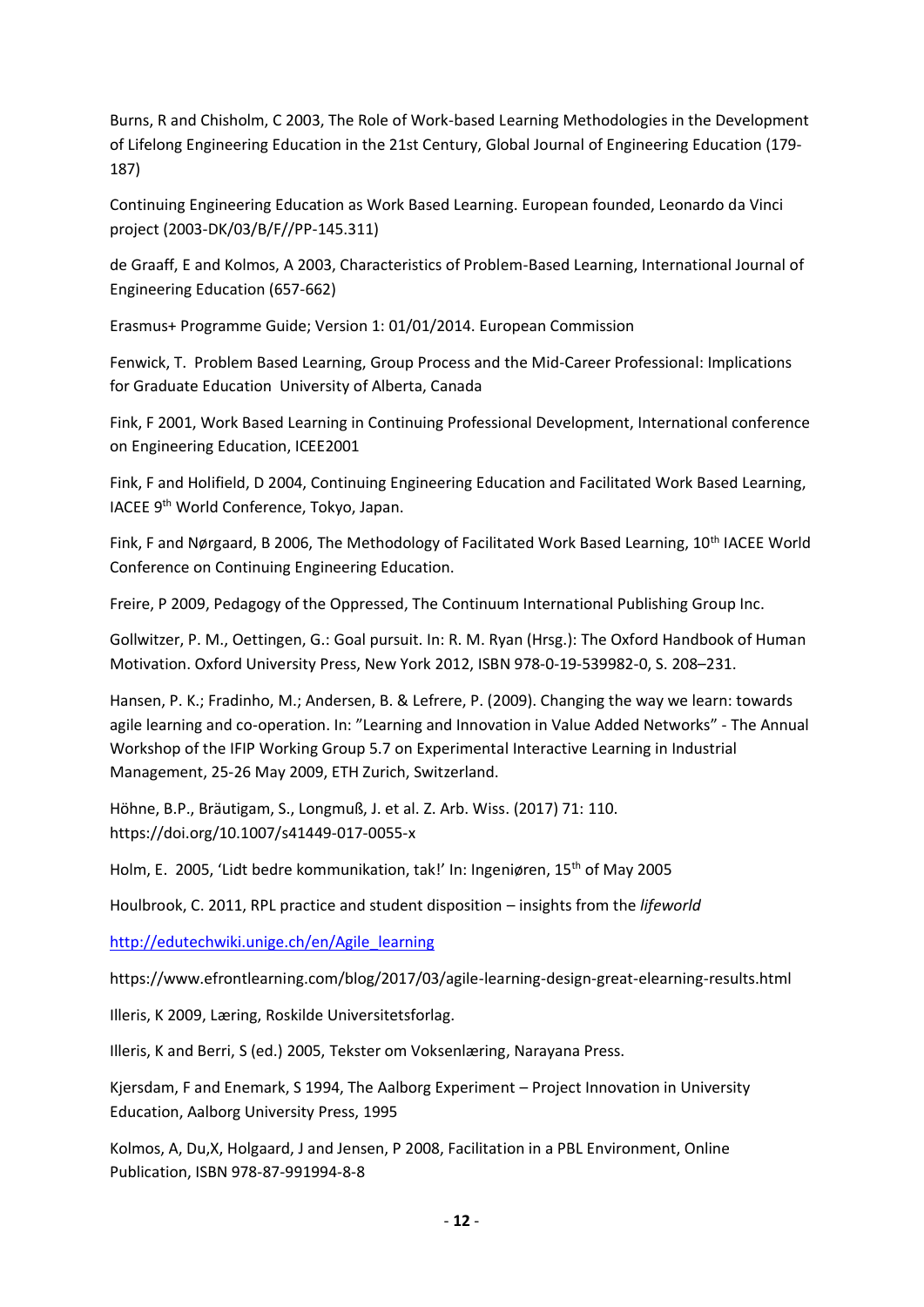Kolmos, A, Fink, F and Krogh, L 2004, The Aalborg PBL Model - Progress, Diversity and Challenges, Aalborg University Press, ISBN 87-7307-700-3

Longmuß, J. & Höhne, B. (2017). Agile Learning for Vocationally Trained Expert Workers. Expanding Workplace-based Learning One Sprint at a Time. Elsevier online publication: http://www.sciencedirect.com/science/article/pii/S235197891730121X

Longmuss, J., Grantz, T. & Hoehne, B.: Mediengestützte Arbeits‐ und Lernprojekte als Instrument der betrieblichen Kompetenzentwicklung. In: D. Ahrens, G. Molzberger (Hrsg.): Kompetenzentwicklung in analogen und digitalisierten Arbeitswelten – Gestaltung sozialer, organisationaler und technologischer Innovationen. Springer, Berlin 2017, [ISBN 978-3-662-54955-1](https://de.wikipedia.org/wiki/Spezial:ISBN-Suche/9783662549551)

Longmuß, J., Höhne, B., Bräutigam, S., Oberländer, A. & Schindler, F. (2016). Agile Learning – Bridging the Gap between Industry and University. Proceedings of the 44th SEFI Conference. Tampere

Masullo, M., Messier, P., Tsantis, L. & Criscenti, D.: Agile Learning for Agile Manufacturing: An e-Learning Model; Society for Applied Learning Technology SALT'05 August 24-26, 2005 Arlington, Virginia

Meissner, B., Stenger, H.-J.: Agiles Lernen mit Just-in-Time Teaching. In: O. Zawacki-Richter (Hrsg.): Teaching Trends 2014 : offen für neue Wege : digitale Medien in der Hochschule. Waxmann, Münster 2015, [ISBN 978-3-8309-3170-6.](https://de.wikipedia.org/wiki/Spezial:ISBN-Suche/9783830931706) [\(Volltext\)](https://opus4.kobv.de/opus4-ohm/frontdoor/index/index/docId/148)

Noguera, I., Guerrero-Roldán, A. & Masó, R.: Collaborative agile learning in online environments: Strategies for improving team regulation and project management. Universitat Oberta de Catalunya, Spain, Elsevier, Computers & Education 116 (2018) 110-129.

Noguera, Ingrid; Guerrero, Anna & Appel, Christine. (2015). The UOC's educational model: from collaborative learning to agile learning. Universitat Oberta de Catalunya

Nørgaard, B 2009, Defining and Specifying Competence Needs in Tailor-Made Continuing Education. In: Lappalainen, P (ed.), European Continuing Engineering Education, SEFI and TKK Dipoli, Multiprint Finland

Nørgaard, B and Fink, F 2004, Continuing Engineering Education and Facilitated Work Based Learning, 4th International Workshop on Active Learning in Engineering Education (ALE)

Rogers, C 1967, Mellemmenneskelige relationer og facilitering af læring. In: Illeris, K and Berri, S (ed.) 2005, Tekster om Voksenlærig, Narayana Press

Schwaber, K. & Sutherland, J.: The Scrum Guide - The Definitive Guide to Scrum: The Rules of the Game[; http://www.scrumguides.org/](http://www.scrumguides.org/) Nov. 2017

Thomassen, A. O. 2015. Increasing Student Engagement and Retention Using Mobile Applications: Smartphones, Skype and Texting Technologies Facilitated Work Based Learning: A New Method for Continuing Education? Cutting-Edge Technologies in Higher Education, 6, 271–296.

### Enclosure